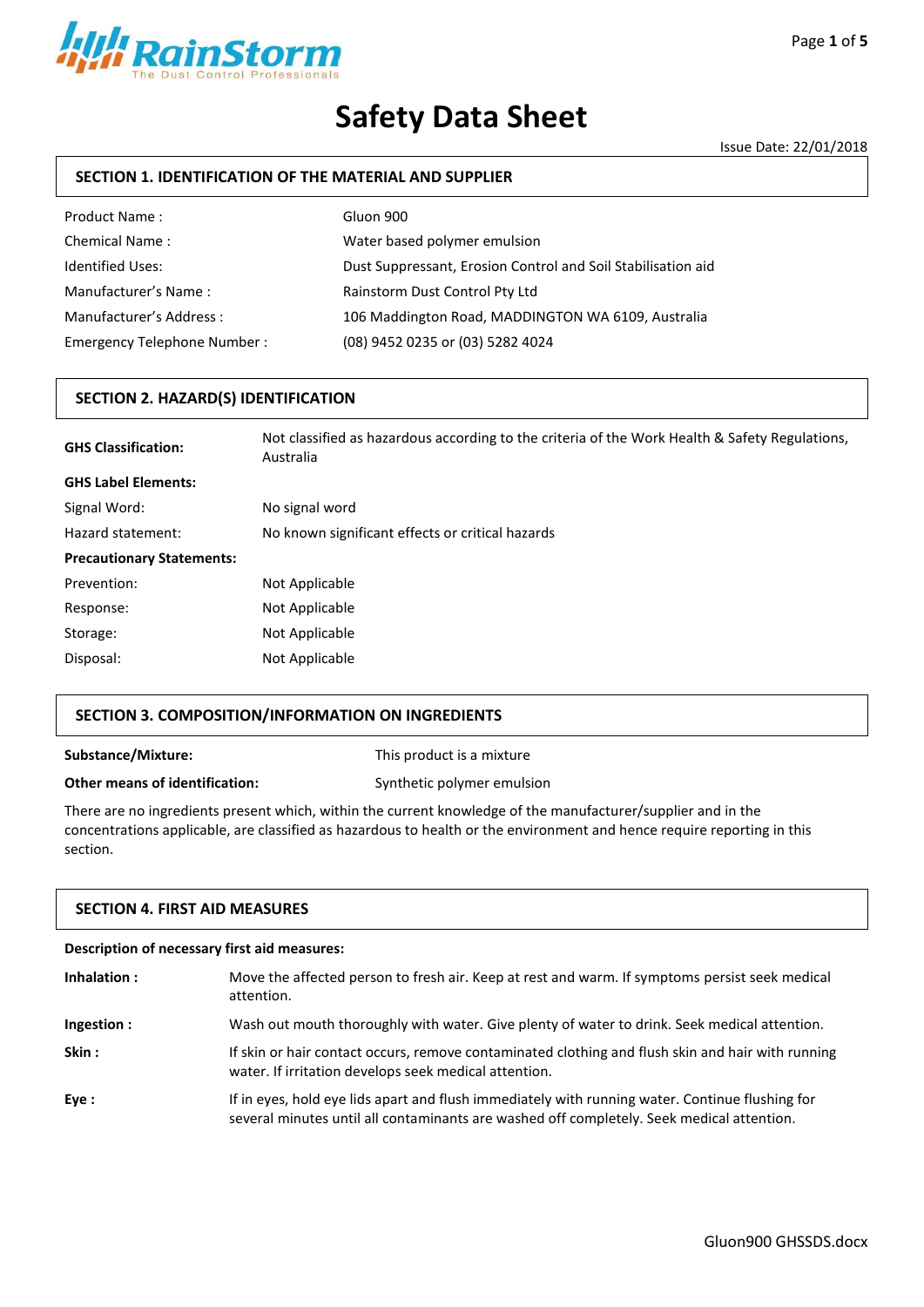# **SECTION 4. FIRST AID MEASURES**

# **Potential Acute Health Effects:**

| Over-exposure signs/symptoms: |                                                  |
|-------------------------------|--------------------------------------------------|
| Ingestion:                    | No known significant effects or critical hazards |
| Skin Contact:                 | No known significant effects or critical hazards |
| Inhalation:                   | No known significant effects or critical hazards |
| Eye Contact:                  | No known significant effects or critical hazards |

| Eye Contact:  | No specific data |
|---------------|------------------|
| Inhalation:   | No specific data |
| Skin Contact: | No specific data |
| Ingestion:    | No specific data |

#### **Indication of immediate medical attention and specific treatment needed, if necessary:**

Advice to physician: Treat symptomatically. Contact poison treatment specialist if large quantities have been ingested.

### **SECTION 5. FIRE FIGHTING MEASURES**

| <b>Hazchem Code:</b>                                   | None Allocated                                                                                                                                                    |  |
|--------------------------------------------------------|-------------------------------------------------------------------------------------------------------------------------------------------------------------------|--|
| <b>Suitable Extinguishing Media:</b>                   | Use extinguishing media appropriate for surrounding fire                                                                                                          |  |
| Unsuitable Extinguishing Media:                        | No data available                                                                                                                                                 |  |
| Special hazards arising from the substance or mixture: |                                                                                                                                                                   |  |
| Hazardous combustion products:                         | No data available                                                                                                                                                 |  |
| Special protective actions for<br>fire-fighters:       | Promptly isolate the scene by removing all persons from the vicinity of the incident if<br>there is a fire.                                                       |  |
| Special protective equipment for<br>fire-fighters:     | Fire-fighters should wear appropriate protective suit and self-contained breathing<br>apparatus (SCBA) with a full face-piece operated in positive pressure mode. |  |

### **SECTION 6. ACCIDENTAL RELEASE MEASURES**

#### **Personal precautions, protective equipment and emergency procedures:**

Use personal protective equipment. Keep people away of spill. Material can create slippery conditions.

#### **Environmental precautions:**

CAUTION: Keep spills and cleaning runoff out of natural open bodies of water.

#### **Methods and materials for containment and cleaning up:**

Contain spills immediately with inert materials (e.g. sand) Transfer spilled material to suitable containers for disposal according to local authority regulations.

#### **SECTION 7. HANDLING AND STORAGE**

#### **Precautions for safe handling:**

Avoid contact with eyes, skin and clothing. Use in well ventilated areas. Do not breathe vapours, mist or fumes.

#### **Conditions for safe storage**

Store in original container protected from direct sunlight in a dry, cool and well ventilated area. Keep container tightly sealed until ready for use. Keep from freezing – product stability may be affected. Stir well before use. Storage Temperature: 1 - 45°C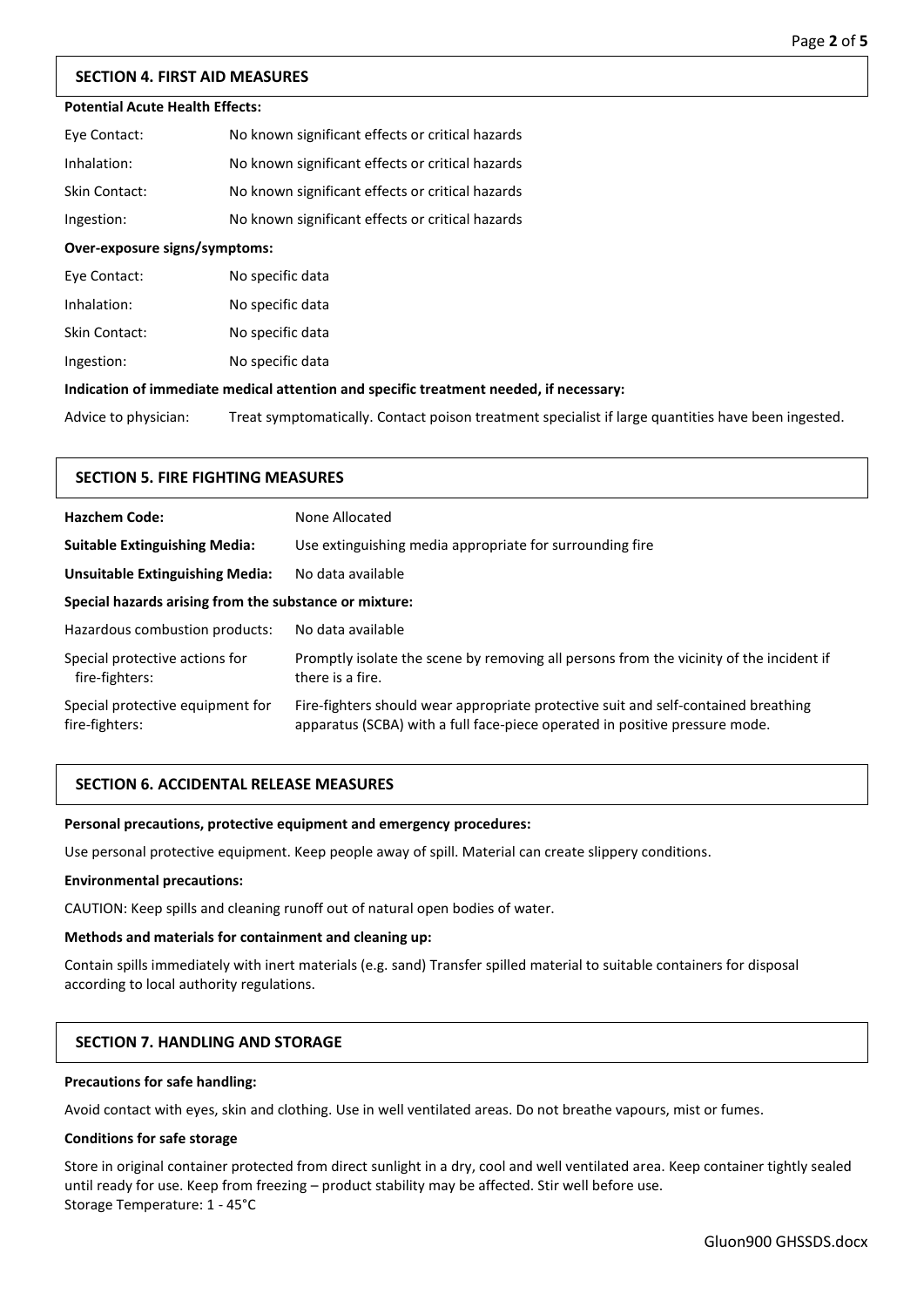# **SECTION 8. EXPOSURE CONTROLS AND PERSONAL PROTECTION**

# **Occupational exposure limits:** None

| <b>Engineering Controls:</b> | Good general ventilation should be sufficient to control worker exposure to airborne contaminants.                                                                                                                                                                                                                                                                                |
|------------------------------|-----------------------------------------------------------------------------------------------------------------------------------------------------------------------------------------------------------------------------------------------------------------------------------------------------------------------------------------------------------------------------------|
| <b>Protective Measures:</b>  | Facilities storing or utilizing this material should be equipped with an eyewash facility.                                                                                                                                                                                                                                                                                        |
| <b>Skin protection:</b>      | Chemical-resistant, impervious gloves complying with an approved standard should be worn at all<br>times when handling chemical products. (e.g. Neoprene gloves)                                                                                                                                                                                                                  |
| Eye/Face protection:         | Safety glasses with side-shields. Eye protection worn must be compatible with respiratory<br>protection system employed if risk assessment indicates a higher degree of protection is required.<br>A respiratory protection program meeting OSHA 1910.134 and ANSI Z88.2 requirements or<br>equivalent must be followed whenever workplace conditions warrant a respirator's use. |

### **SECTION 9. PHYSICAL AND CHEMICAL PROPERTIES**

| Appearance:                               | Milky White Liquid          |
|-------------------------------------------|-----------------------------|
| Odour:                                    | Slight odour                |
| <b>Melting Point:</b>                     | $0 °C$ (water)              |
| <b>Boiling Point:</b>                     | 100 °C (water)              |
| Solubility in water:                      | Miscible in all proportions |
| <b>Specific Gravity:</b>                  | $1.06 - 1.10$               |
| pH Value :                                | $8.0 - 9.0$                 |
| <b>Vapour Pressure:</b>                   | 17 mmHg @ 20 °C             |
| <b>Vapour Density:</b>                    | Not available               |
| <b>Evaporation Rate:</b>                  | Not available               |
| Viscosity:                                | 700 - 1,200 cPs             |
| <b>Flash Point:</b>                       | Not applicable              |
| <b>Flammability:</b>                      | Non-combustible liquid      |
| <b>Flammable Limits:</b><br>Lower / Upper | Not applicable              |

# **SECTION 10. STABILITY AND REACTIVITY**

| <b>Chemical Stability:</b>                         | Stable under normal conditions of storage and handling.                                                                                                                               |
|----------------------------------------------------|---------------------------------------------------------------------------------------------------------------------------------------------------------------------------------------|
| <b>Reactivity:</b>                                 | No data available                                                                                                                                                                     |
| <b>Possibility of hazardous reactions:</b>         | No data available                                                                                                                                                                     |
| <b>Conditions to avoid:</b>                        | No data available                                                                                                                                                                     |
| <b>Incompatible Materials:</b>                     | There are no known materials which are incompatible with this product                                                                                                                 |
| <b>Hazardous Decomposition</b><br><b>Products:</b> | Thermal decomposition may result in the release of toxic and/or irritating fumes<br>including carbon monoxide and carbon dioxide. Hazardous Polymerisation is not likely<br>to occur. |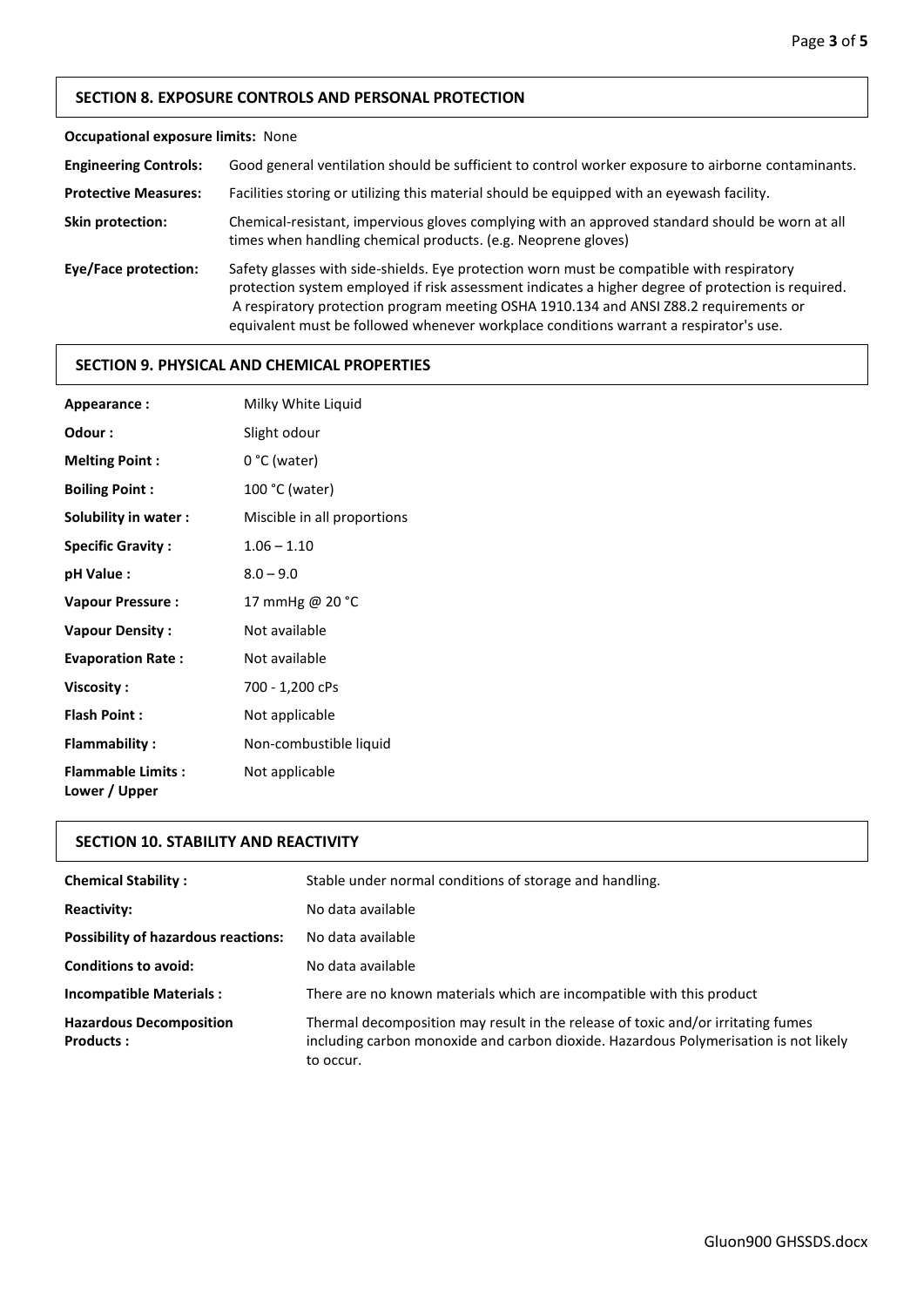# **SECTION 11. TOXICOLOGICAL INFORMATION**

Toxicological information appears in this section when such data is available

| <b>Acute oral toxicity:</b>                         | Very Low Toxicity if swallowed. Harmful effects not anticipated from swallowing small amounts.                                                                                                                                                     |
|-----------------------------------------------------|----------------------------------------------------------------------------------------------------------------------------------------------------------------------------------------------------------------------------------------------------|
|                                                     | For this family of materials: $LD_{50} - Rat > 5,000$ mg/kg                                                                                                                                                                                        |
| <b>Acute dermal toxicity:</b>                       | Prolonged skin contact in unlikely to result in absorption of harmful amounts.                                                                                                                                                                     |
|                                                     | For this family of materials: $LD_{50} - Rat > 2,000$ mg/kg                                                                                                                                                                                        |
| <b>Acute oral toxicity:</b>                         | With good ventilation, single exposure is not expected to cause adverse effects. If material is<br>heated or areas are poorly ventilated, vapour/mist may accumulate and cause respiratory<br>irritation and symptoms such as headache and nausea. |
|                                                     | For this family of materials: The LC50 has not been determined.                                                                                                                                                                                    |
| Skin corrosion/irritation:                          | Brief contact is essentially non-irritating, however extended contact may cause redness, itching<br>and mild irritation for susceptible individuals. Material may stick to skin, causing irritation upon<br>removal.                               |
| Eye damage/irritation:                              | May cause slight eye irritation.                                                                                                                                                                                                                   |
| Sensitisation:                                      | For skin sensitisation: No relevant data found                                                                                                                                                                                                     |
|                                                     | For respiratory sensitisation: No relevant data found                                                                                                                                                                                              |
| Carcinogenicity:                                    | No relevant data found                                                                                                                                                                                                                             |
| Teratogenicity:                                     | No relevant data found                                                                                                                                                                                                                             |
| <b>Reproductive toxicity:</b>                       | No relevant data found                                                                                                                                                                                                                             |
| <b>Mutagenicity:</b>                                | No relevant data found                                                                                                                                                                                                                             |
| <b>Aspiration Hazard</b>                            | Based on physical properties, not likely to be an aspiration hazard.                                                                                                                                                                               |
| <b>Components Influencing</b><br><b>Toxicology:</b> | Not available.                                                                                                                                                                                                                                     |

# **SECTION 12. ECOLOGICAL INFORMATION**

Ecotoxicological information appears in this section when such data is available

| Acute toxicity to fish:                           | Material is not classified as dangerous to aquatic organisms<br>$(LC_{50}/EC_{50}/IC_{50}/EL_{50}/E_{50}$ greater than 100 mg/L in most sensitive species).                                |
|---------------------------------------------------|--------------------------------------------------------------------------------------------------------------------------------------------------------------------------------------------|
| Acute toxicity to aquatic<br>invertebrates:       | For this family of materials:<br>EC <sub>50</sub> , Daphnia magna (Water flea), 48 Hour > 100 mg/l                                                                                         |
| <b>Acute toxicity to</b><br>algae/aquatic plants: | For this family of materials:<br>ErC <sub>50</sub> , Selenastrum capricornutum (green algae)<br>72 Hour, Growth rate inhibition > 1,000 mg/L                                               |
| <b>Toxicity to bacteria:</b>                      | For this family of materials:<br>EC <sub>50</sub> , activated sludge, 3 Hour, Respiration rates $>$ 100 mg/l                                                                               |
| <b>Biodegradability:</b>                          | Material is ultimately biodegradable. Reaches >70% mineralisation in OECD test(s) for<br>inherent biodegradability. 10 day window: not applicable.                                         |
|                                                   | Biodegradation: >93% over 28 days exposure time (OECD Test Guideline 302B or equivalent)                                                                                                   |
| <b>Bioaccumulation potential:</b>                 | No bioconcentration of the product is expected due to its high molecular weight.                                                                                                           |
| <b>Mobility in Soil:</b>                          | No relevant data found                                                                                                                                                                     |
| <b>PBT and vPvB assessment:</b>                   | This mixture contains no components considered to be either persistent, bioaccumulative and<br>toxic (PBT) or very persistent and very bioaccumulative (vPvB) at levels of 0.1% or higher. |
| <b>Other adverse effects:</b>                     | No relevant data found                                                                                                                                                                     |